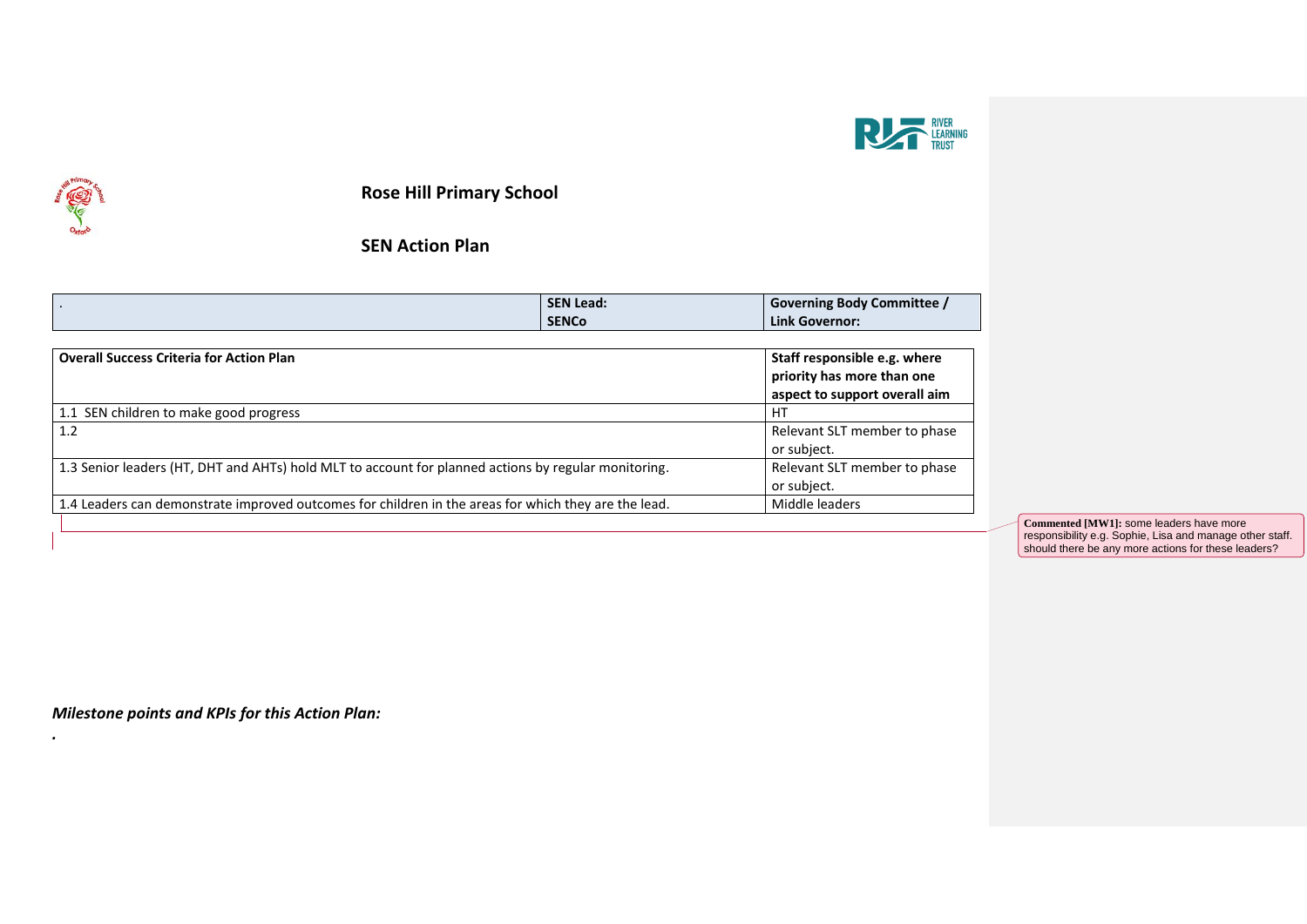

| By End of December                                                                                                          | <b>By End of April</b>                                                                                          | By End of July                                                                                                     |
|-----------------------------------------------------------------------------------------------------------------------------|-----------------------------------------------------------------------------------------------------------------|--------------------------------------------------------------------------------------------------------------------|
| In-house and external leadership training have<br>improved the understanding of the role by all in a<br>leadership position | MLT are able to describe how they have been<br>carrying out their roles.                                        | Evaluation of the role shows leaders confident<br>and competent.                                                   |
| All leaders have produced concise plans (no more<br>than two sides of A4) for their area of<br>responsibility.              | Action plans have been evaluated and updated<br>where required.                                                 | All actions on plans have been completed on<br>time.                                                               |
| Two meetings have taken place between relevant<br>SLT member and MLT to ensure plans are being<br>implemented.              | Four meetings have taken place between relevant<br>SLT member and MLT to ensure plans are being<br>implemented. | Six meetings have taken place to ensure that<br>plans have been implemented.                                       |
| MLT understand what sources of evidence they<br>need to demonstrate their impact.                                           | Evidence from agreed sources is showing the<br>impact of leaders' work.                                         | Evidence from agreed sources shows the<br>impact of leaders' work on children's progress<br>in the relevant areas. |
|                                                                                                                             |                                                                                                                 |                                                                                                                    |

**Specific Actions**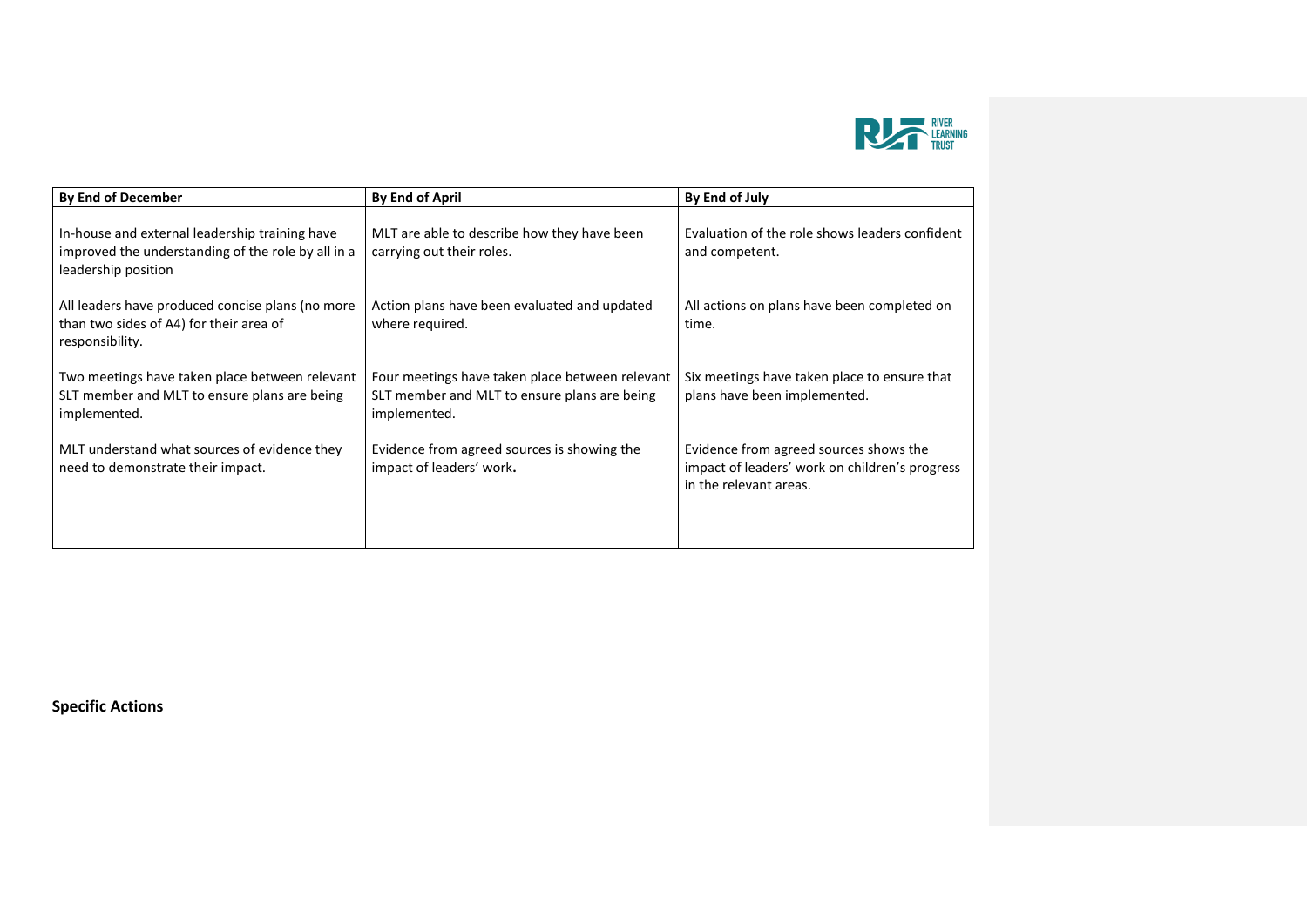

- The table below highlights the key actions which must take place in order to secure progress in this area it will not list every activity required, but *seeks to identify the most important aspects. As such some activities will require the staff member to carry out various tasks but these do not all need to be listed (unless it would help the staff member to do so)*
- *The example in blue below is a more complex area where a number of people are involved in supporting the delivering of the whole school key priority, as such it has different sections. In some cases it may have one section if all actions are carried out by one person in pursuit of the key priority*

| <b>Specific Actions</b>                                                       | Owner      | Resource                           | Timescale / when     |
|-------------------------------------------------------------------------------|------------|------------------------------------|----------------------|
| What we will do?                                                              |            | What do we need (as well as time)? | happening / Deadline |
|                                                                               |            |                                    |                      |
| 1.1 Expectation of leadership at all levels is reintroduced and understood    |            |                                    |                      |
| by all                                                                        |            |                                    |                      |
| Leadership training delivered to leaders at all levels, and leadership action | <b>HT</b>  |                                    | June 2018            |
| plans drawn up.                                                               |            |                                    | September 2018       |
| Where appropriate, attendance at external training will be arranged and       | <b>HT</b>  | Costs of external training TBC     | June 2018            |
| visits to other schools?                                                      |            |                                    | September 2018       |
| 2 Middle leaders (i.e. teachers who lead a phase or a subject area) hold      |            |                                    |                      |
| their own concise action plan and understand how to implement.                |            |                                    |                      |
| Concise action planning template introduced to middle leaders, and            | <b>AHT</b> |                                    | By October2018       |
| impact measures agreed.                                                       |            |                                    |                      |
| Action plans monitored half-termly by relevant SLT member                     | <b>SLT</b> |                                    | October, December    |
|                                                                               |            |                                    | 2018                 |
|                                                                               |            |                                    | February, April, May |
|                                                                               |            |                                    | and July 2019        |
| 1.3 Senior leaders (HT, DHT and AHTs) hold MLT to account for planned         | <b>SLT</b> |                                    |                      |
| actions by regular monitoring                                                 |            |                                    |                      |
| See 1.2 above                                                                 | <b>SLT</b> |                                    |                      |
| 1.4 Leaders can demonstrate improved outcomes for children in the areas       | <b>MLT</b> |                                    | <b>July 2019</b>     |
| for which they are the lead.                                                  |            |                                    |                      |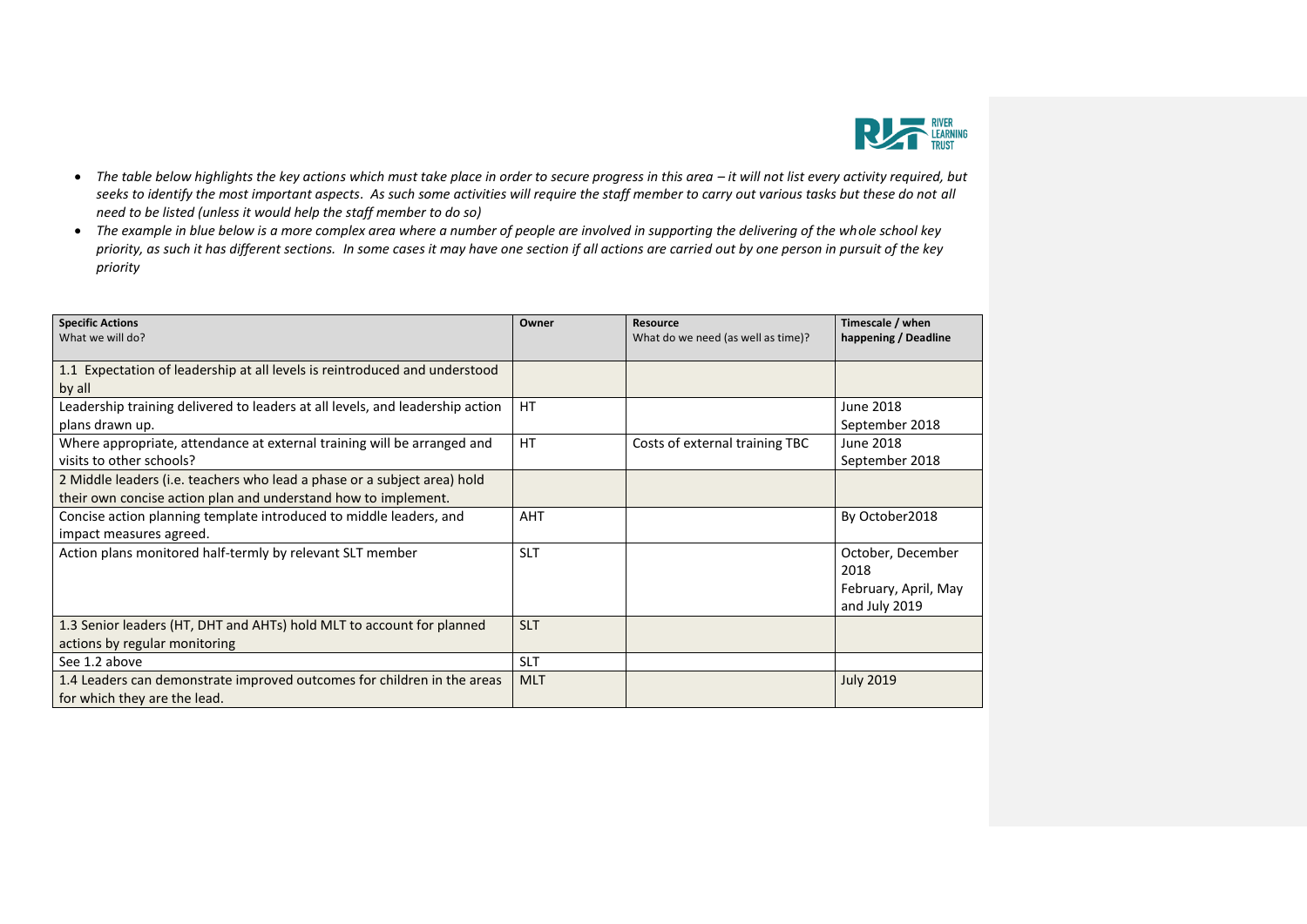

| <b>Specific Actions</b><br>What we will do?                                                                                                                               | Owner                         | Resource<br>What do we need (as well as time)? | Timescale / when<br>happening / Deadline |
|---------------------------------------------------------------------------------------------------------------------------------------------------------------------------|-------------------------------|------------------------------------------------|------------------------------------------|
| Specific sources of evidence identified and agreed (e.g Target Tracker<br>data, evidence in books, evidence from learning walks and lesson<br>observations, pupil voice). | <b>Relevant SLT</b><br>member |                                                | October 2018                             |
| Evidence of impact from agreed sources is discussed at monitoring<br>meetings                                                                                             | <b>Relevant SLT</b><br>member |                                                | April and June 2019                      |
| Impact of leader's work can be clearly evidenced from agreed sources                                                                                                      | <b>Relevant SLT</b><br>member |                                                | <b>July 2019</b>                         |